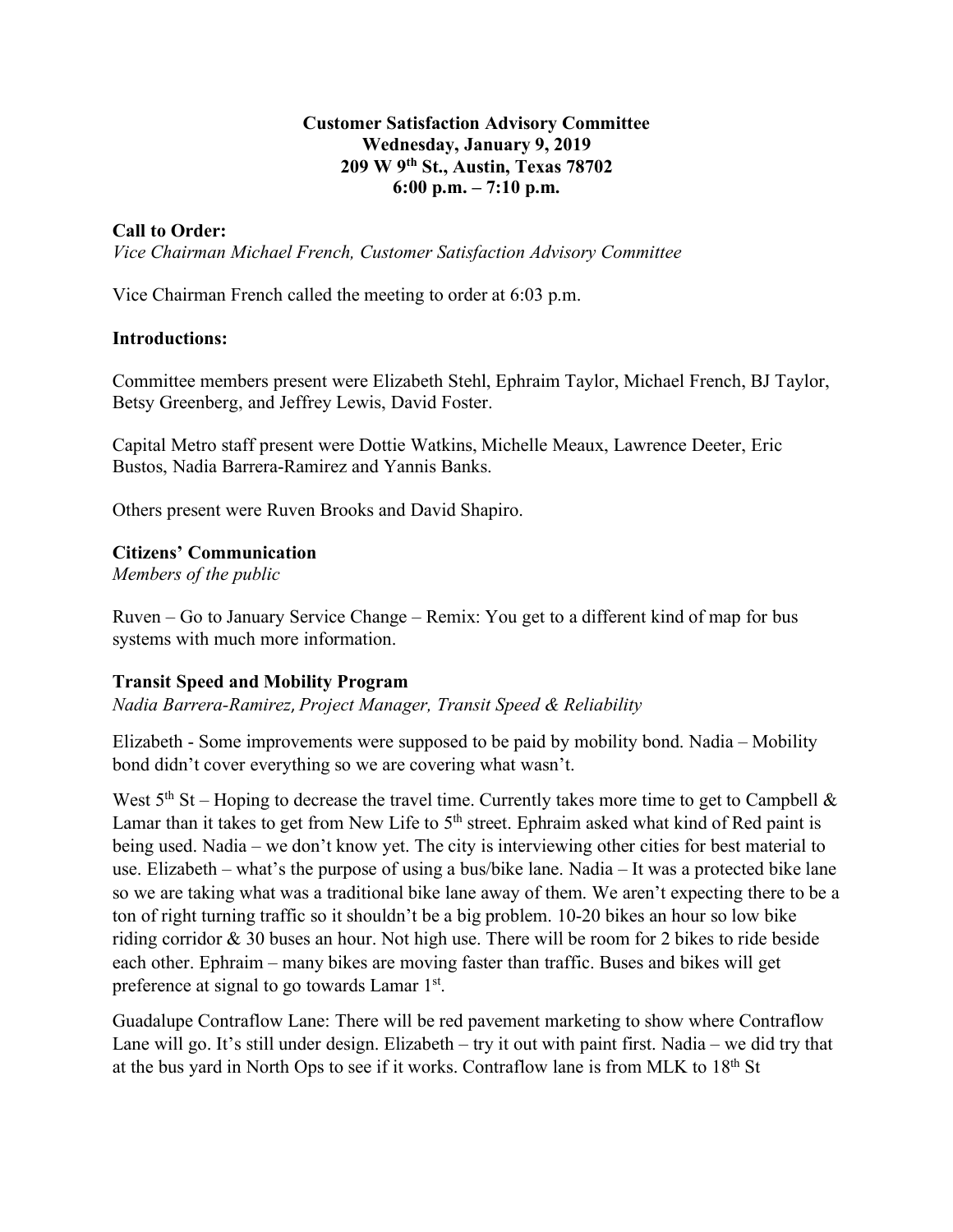South 1st Bridge Improvements: Cesar Chavez to Riverside. Looking at partnering with the city to get improvements on the bridge. Could be some Contraflow

Downtown Multi-Modal Plan: Where transit should be in Downtown area. Confirm best east/west corridors. 1<sup>st</sup> public meeting will be in February

William Cannon & Brush Country: Looking for a place to pull in & layover our buses.

Ephraim – any concern about traction of the paint being used. Previous paint was slippery. Nadia – talked about doing a narrow strip of paint. Not sure where they are going to land on what it will look like. But it will be cheap  $\&$  safe. David – These small fixes can add up to something big. Glad to see Austin doing something to be more efficient etc. Nadia – City has hired someone specific to transit. Jordan Swain. Elizabeth – Who decides on what places could benefit? Nadia – We have been working with SeeIt team. They look for bottlenecks, high ridership/low performing routes, etc. We narrow it down & look to where it needs to be fixed. We then work with the city to come up with solutions. Next time we will do more formalized outreach because these projects happen fast. See Attached PowerPoint for more info.

# **January Service Change**

*Lawrence Deeter, Senior Planner, Planning*

- Eliminated & added some express routes
- Adjustments to improve on-time performance
- Express Routes: Moved low ridership on 987, 980, 935 to add more routes to 985. 985 has become more popular. Additional morning and afternoon trip on 980 to go to Round Rock
- We regularly evaluate schedules to understand performance. We didn't make any route changes but we did do schedule adjustments. Route 10, 17, 20 received more time. Route 20 has become one of our more popular routes. Northeast Austin got later service, about 2 hours of additional service. 322 is now interlined 345. Our 600 routes got more time to improve reliability there.
- Downtown route adjustments (on Hold)
	- o Redevelopment of lot south of Republic Square will require rerouting service that lays over on San Antonio at  $4<sup>th</sup>$  or on  $4<sup>th</sup>$  on Guadalupe
		- Example 1 Need to move 6 buses. 5 & 982 will layover on 5<sup>th</sup> St. It's not a detour, it is a service change. We got everything ready but the city wants to do a little more work before removes parking on 5<sup>th</sup> St to do more outreach. Not a big change.
- Route 315 & 333
	- o No longer serve ACC Pinnacle. Was confirmed to us too late for June service change. They are interlined.
- Betsey any plans for an Airport shuttle that runs later. Also, no place for people suitcases. Lawrence – I have been lobbying for it but data shows that we don't need it yet. He has experienced late flight with no bus. Betsey - #5 bus. Use to have 338 but no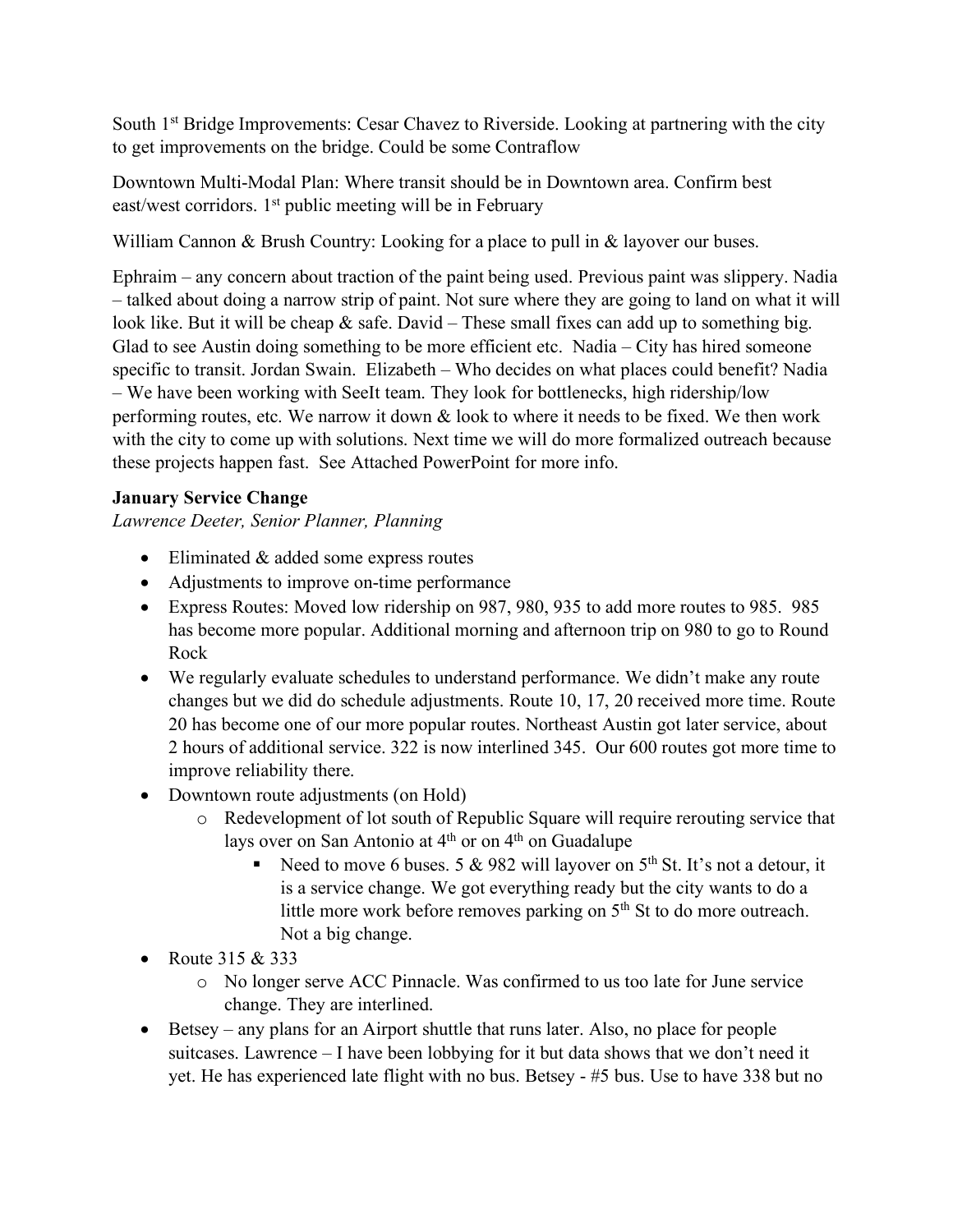longer. Can #5 go across the bridge & turn across Barton Spring Rd so people won't have to go into downtown. The 4 is there for every 15 mins.

- BJ Springdale from MLK going Northbound & turns now from  $51<sup>st</sup>$  St heading west. A lot of buildings there  $\&$  go to Rogge but now w/o transportation. Lawrence – Metrolink is now an option for people. Ridership is growing. Rogge  $\&$  51<sup>st</sup> is probably the most successful of 3 areas. BJ - 5900 Airport Boulevard is the address for Foundation Communities. A lot of people don't have cars. It's a long walk in between bus stops. Is that area being looked at for a bus stop. Lawrence – there is a Northbound bus stop but not an easy way to cross the road.  $BJ - She'$  is tried it at night & it is challenging & dangerous. Lawrence – He will take it back  $&$  look at it. Will give Yannis a response to report back.
- Betsey The #6 took her all the way over to Airport & 12<sup>th</sup>. Was 4 mins after the last Northbound 350. The schedule didn't link up so she had to walk a long way at night.
- Ruven asked how 350 is doing? Is it a candidate for improved frequency? Lawrence it's doing ok.
- Ruven Where did the mailing list for Metro link come from?
- Elizabeth is there a place to look at the long list of all the changes  $\&$  information for January service change. Lawrence will get the info to them. David asked about 3 changes. Lawrence said it was just minor tweaks.
- Betsey any tweaks to 335 to make sure to match up for transfers. Lawrence we aren't a time transfer system due to if you make one work there is another that won't. We are a grid system instead of time connect & try to counteract that with 15 min frequency. Elizabeth – do operators let other operators know about possible connections. Dottie – Operators will blow horn if they can see the other bus.
- BJ any comments about 323 or 339 connection. Lawrence He believes they have been timed to work right at the connection at Wal-Mart. Also, schedulers try to make the routes come in between routes so that you will have a half wait time. Betsy – would like to help with scheduling. Lawrence – Our primary scheduler is a former bus operator.

# **Transit Empowerment Fund**

*Eric Butros, Government Relations Manager; Michelle Meaux, Regional Coordination Manager*

Eric – TEF was created around 2011. Smaller nonprofits or gov't entities can get passes for less than 50% discount due to their tight budgets. It was originally called Basic Transportation Need Fund. Cap Metro contributes some & other organizations contribute. They have done 5 million rides thru this prog. One of the things it does is demonstration projects – If these entities have an idea or program that will look at transportation gaps in community they will fund it. They also give microgrants. Once a year, you can submit an application and they will decide whether to award you partial or whole in the Summer. Sometimes immediate or different needs can arise. The microgrant process can give them \$1000 and extra passes or if they need to use it for some other transportation need. There is a website with all the info.

www.transitempowermentfund.org Applications have just opened, and will close Feb 5<sup>th</sup> for any organizations that want to apply.